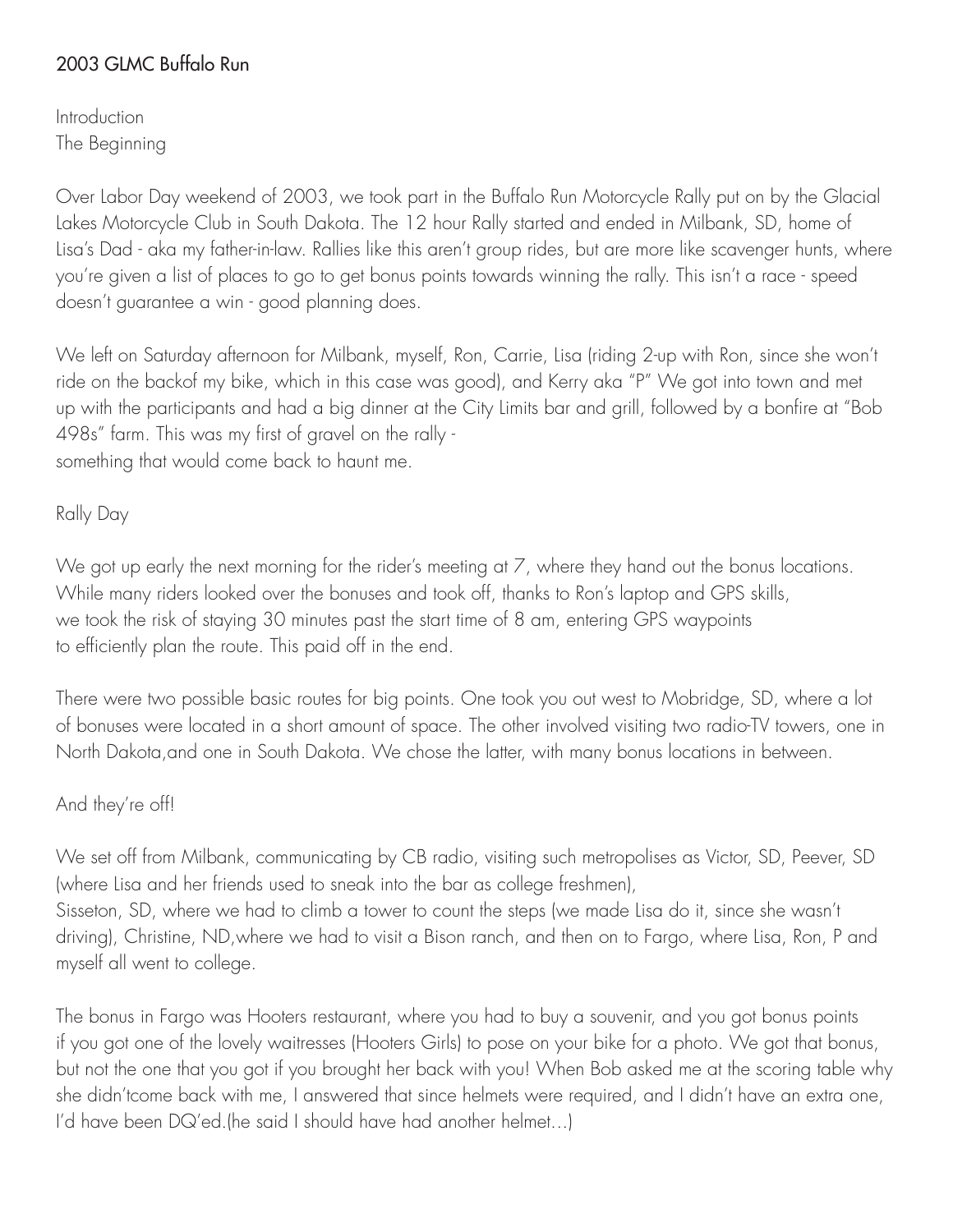

Confusion sets in...

After that it was on to the first of the TV towers in Galesburg, ND. (You had to go to both to get the bonus). We ran into some problems here. First of all, the GPS routed us onto a cowpath of a road. To call it gravel would be generous - this was all rocks and sand. When we got to the end of the road, we saw TWO

towers. Uh oh - which was the right one? The tower we were looking for

was the KVLY-TV tower - at 2063 ft., the tallest

structure in North America. I noticed that the sign on the door had different call letters, but I also knew that the station had changed its call letters after I left Fargo, and since the sign was ancient, I figured nobody had changed it.

We went to the closest one and all took our photos. As we were about to leave, some kids on 4-wheelers rode up. They asked what we were doing, and we told them, and we asked if this was the tallest tower. They weren't too sure, but they thought the other one was taller. As Homer Simpson might say, "D'oh!" We figured we'd better not chance it and rodeto the other tower, about 2 miles away, but we killed 30 minutes with the confusion. Sure enough, the second one was taller,by 3 whole feet. Good thing we went to the other tower.

We headed back south, towards the ultimate goal of reaching the second bonus tower in Garden City, SD. We stopped for bonuses in Erie, ND (where there was once a bank, and it's always 10 degrees according to the thermometer), and Lisbon, ND. Lisbon is the hometown of my good friend Dave, who sang in the band shoot lucy with me for seven years. He always gave me grief for not ever going there to drink in college. Well, now I've been to Lisbon - so there! We stopped there for gas and food, and then visited the Vets hometo look for the manufacturer of the tank out front. Lisa commented that in all our riding gear, we looked like we were attacking the tank in a battle. She was right - we did look like soldiers!

Next stop was Britton, SD, where we had to visit the courthouse and find out the names of the people a monument was dedicated to. The thing was, there were no names on the monument. Talk about confusing! We struggled with this for a while, and just wrote down what was engraved on the stone. Turns out, the answer was "none." P took a photo in case there was a discrepancy (he was a rallymaster in the MN1K, so he knows his stuff), and off we went to find a cemetary named Detroit.

## As the Ankle Turns

After that, we headed to a town called Verdon - population 7. Yes, 7. Here we had to look at an old building that was supposedly an opera house. How an opera house could exist with only 7 people in town, I'm not quite sure. The town was on a dirt road off the main highway, and it was here that the whole gravel thing came to haunt me.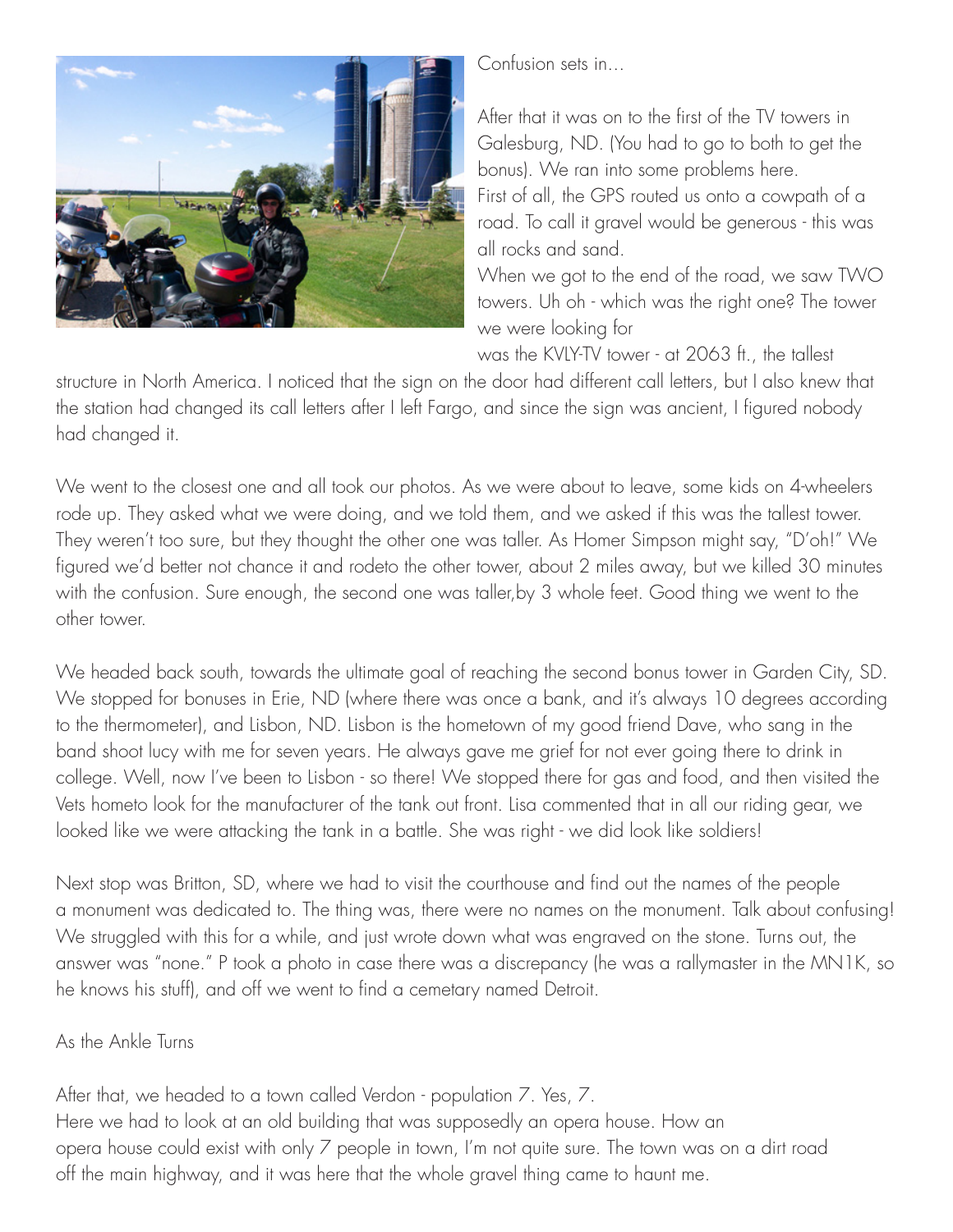I was the last of the four of us in line leaving Verdon, and approaching the main highway, I looked left to see if a car was far enough for me to pull out. At this point, I can't say for sure what happened, but I accelerated slightly, to pull out, and the sand below me just gave way. I felt the rear wheel slip out, and the bike start to go down on the left side. I was only going 5 mph or so at this point, so I thought I could catch the bike before it dropped, but no such luck. I felt the bike slip more, and to avoid getting my leg crushed, I jumped low side off the bike and took a tumble.

A huge cloud of dust erupted, and I went crashing into the gravel. Ouch - that hurt. I got up, and my ankle was really sore, but I could walk.(so were my ribs and my hip for that matter). The group saw it, and rode back to help. I needed P to help me lift the bike up as the combination of my ankle and the dirt road made it impossible for me to do it alone. We checked everything out, and except for a crack in the front cowling, everything looked okay. Thankfully I had crash bars on the bike to protect the engine and fairing and they worked really well, collapsing, but preventing damage to the bike itself. The bike was flooded, so it took a bit to start, but we got going again.

## The Home Stretch

On we went, though it hurt to shift at this point. We stopped for a quick bonus in Conde, and then on to the second tower in Garden City. We took the shortest route (GPS should have built in road condition info!) , on what may have been the single worst road I've ever seen. Technically, the road was closed, and most of it had washed away from the waves of the lake that the road ran through the middle of. In addition, you had to make a 90 degree turn in the middle of this lake, and deal with about 200 seagulls that lived on the road. Not fun.

Then, when we got to the tower - THERE WERE TWO TOWERS AGAIN! There's a reason why rallymasters may be the most cursed people on earth. This time we figured out the right tower right away, and headed back to Milbank with a quick gas stop in Watertown, making it with 15 minutes to spare - that's cutting it fairly close.

Now it was scoring time. We added up our points, and knew we'd done pretty well. Unfortunately in the confusion of the monument in Britton, P forgot to record the time and his odometer reading, so he lost those points. Still, we knew we were all in the running for awards.

#### Awards!

First up was 2-up class, which Ron and Lisa won fairly easily. Wow - Lisa gets wood in her first rally! I was jealous! Then they went through the standard and funky class awards, and handed out some nifty door prizes (I got a tie-dyed Milbank T-shirt - sorry Critter!)

Then they announced another award - the Efficiency award. This went to the rider with the most points per mile for the rally.